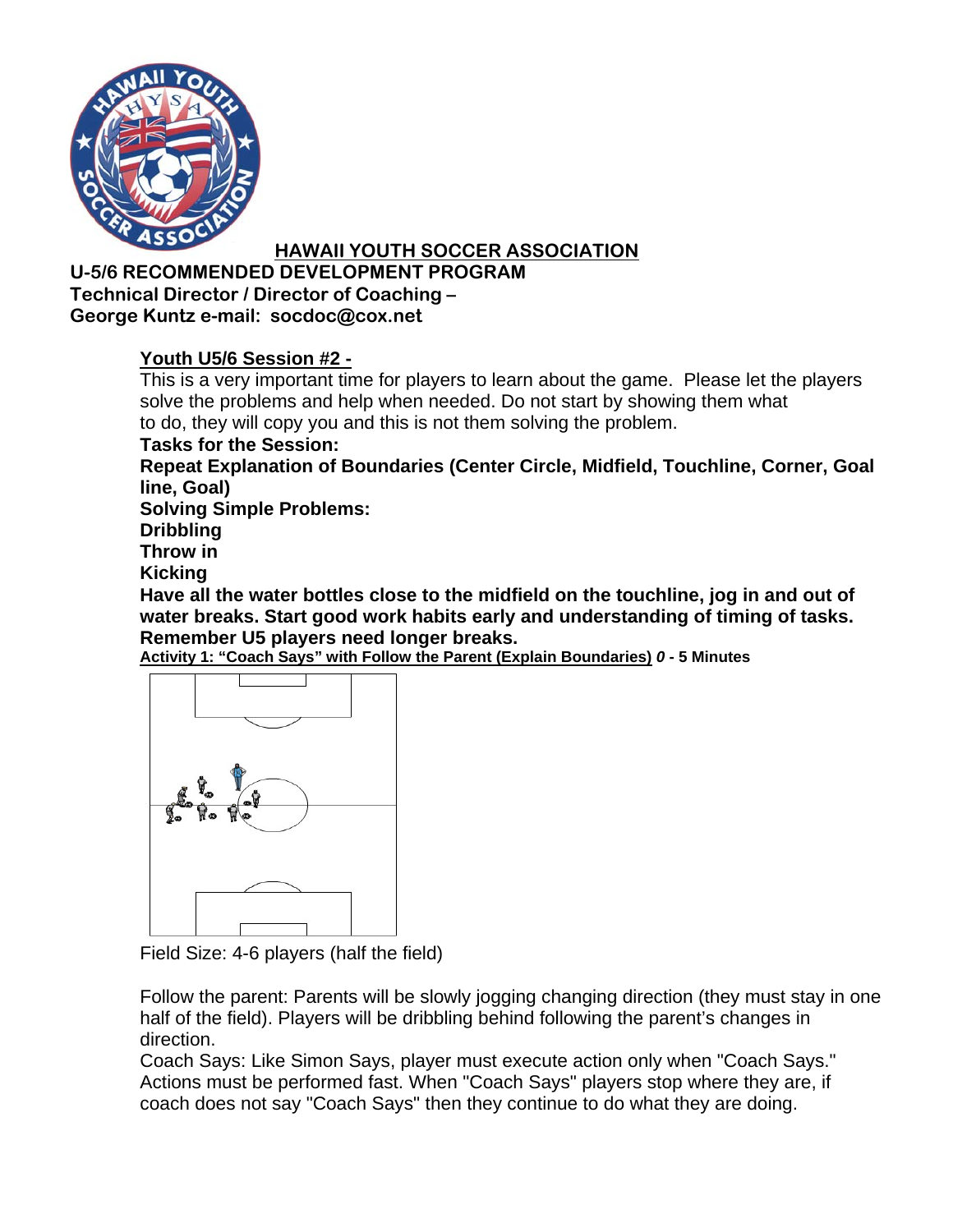

### **U-5/6 RECOMMENDED DEVELOPMENT PROGRAM Technical Director / Director of Coaching – George Kuntz e-mail: socdoc@cox.net**

They should be stepping on the ball when they get to their destination. Actions do not need to be in the order below. Actions to say: Dribble to Center Circle. Dribble to Midfield. Dribble to Touchline - they have two to choose from. Dribble to Corner - they have two to choose from. Dribble to Goal line - only one because we are in one half Score on goal - they should dribble and shoot. Step on ball. Sit on ball. Go around the ball. Throw the ball and step on it. Throw the ball and catch it. Don't forget to say "Coach Says dribble and follow your parent." **Water Break** 2-5 Minutes **Activity 2: Partner Player with parent on the Touchline, about 5 yards away spacing.**



## **Players start on the touchline.**

- a) Toe Taps
- b) Throw balI up and catch
- c) Throw ball up and Step on.

d) Throw ball up, Thigh, Step on Ball.

Player outside the touchline field boundary.

e) Player throws in (correctly) to parent and then parent tosses ball back, player catches and repeats.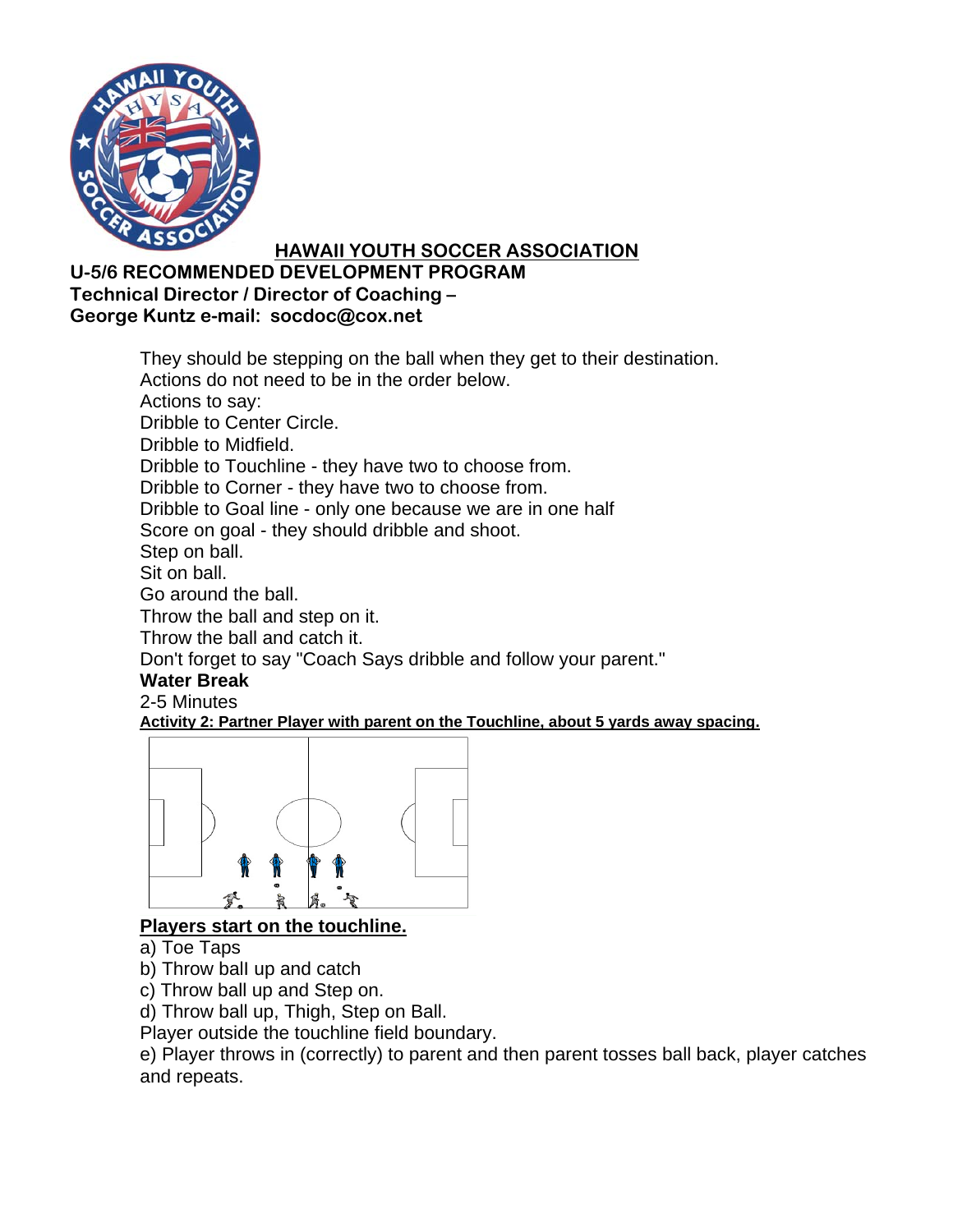

#### **U-5/6 RECOMMENDED DEVELOPMENT PROGRAM Technical Director / Director of Coaching – George Kuntz e-mail: socdoc@cox.net**

**f)** Player throws in to parent, and then parent rolls ball back slowly, player steps on ball and repeats.

g) Player kicks ball to parent, parent rolls ball back slowly, player steps on ball and repeats.

Move parents back to 7 - 10 yds.

h) Parent rolls ball to player, player stops ball from going over touchline. Player passes ball back. (parent can pass different directions to make it more challenging) Repeat. i) Parent bounces (below the head) ball to player, player stops ball from going over touchline. Player passes ball back. Repeat.

# **Move to the Center Circle**



j) Parent rolls the ball outside the center circle, player dribbles and shoots on goal. Dribble the ball back on the jog and repeat.

k) Parent bounces the ball outside the center circle, player dribbles and shoots on goal. Dribble the ball back on the jog and repeat.

### **Water Break**

2-5 Minutes

**Red light/Green light** - All players have a ball and dribble in a limited space (or towards the coach). When coach says "red light", players must stop ball and put foot on top of ball. When coach says "yellow light", players must dribble very slowly. When coach says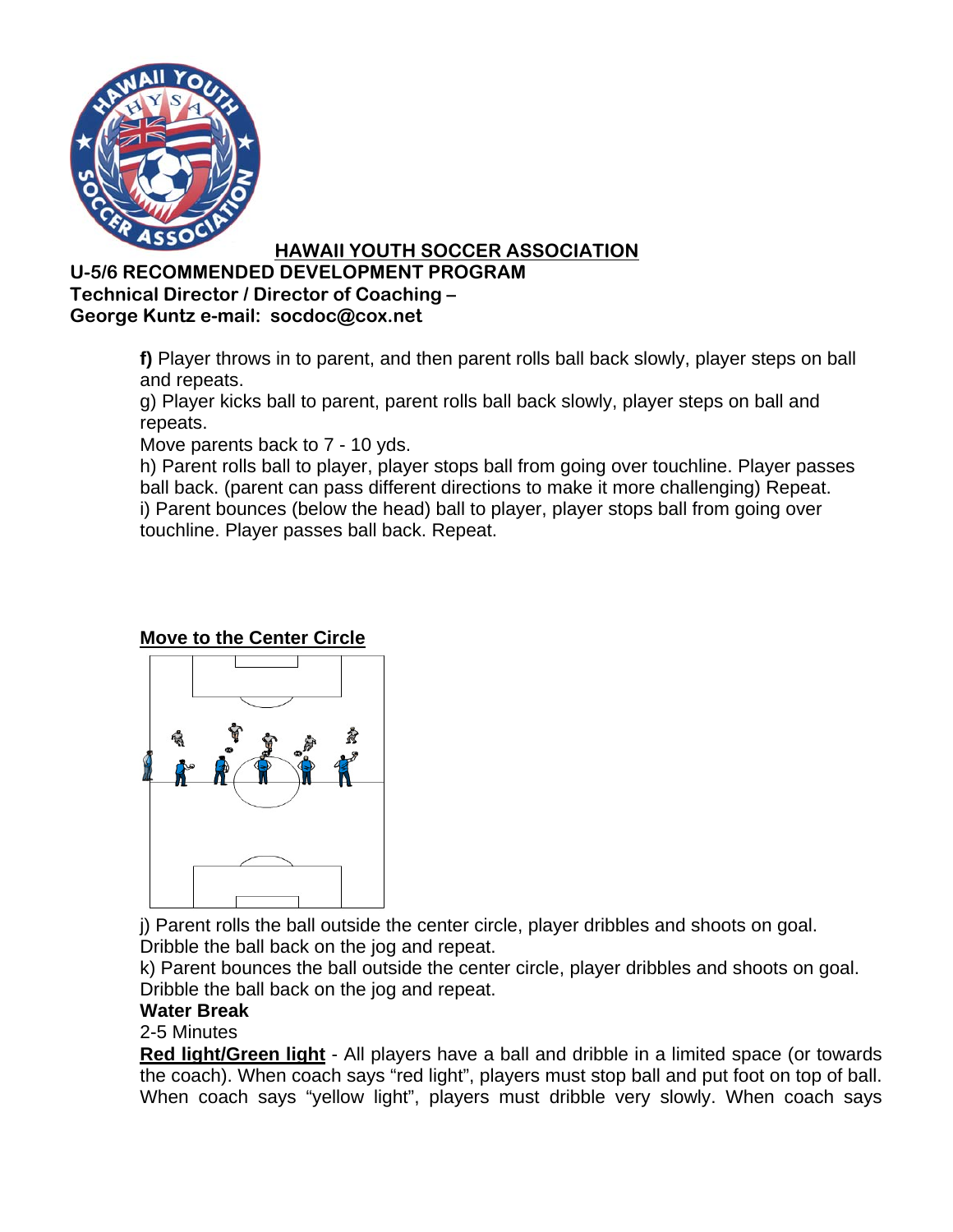

### **U-5/6 RECOMMENDED DEVELOPMENT PROGRAM Technical Director / Director of Coaching – George Kuntz e-mail: socdoc@cox.net**

"green light", players dribble fast. Coach controls this game with frequency of "light changes" and variety of changes. Once players catch on to this game, add light of other colors and players must perform different actions. (i.e. blue light = hop side to side over ball, purple light = run around the ball, black light = dance, white light = tap on the ball etc. etc.). (8 minutes)



## Explanation:

Red Light: Players must step on their ball and not move.

Yellow light: walking dribble.

Green light: dribble as fast as player can.

**Game 1:** Red Light, Green Light - Straight lines

Start players on the goal line, coach stays in front, players are trying to get to the other goal line first

by following the traffic lights. (coach says traffic signals)

When a player makes a mistake they go back to the starting goal line.

**Game 2:** Read Light Green Light no lines dribble, all over (use entire field with goals) Players just dribble around in the space of the field. Red Light, players stop, Yellow light players

walk and dribble, Green light players dribble as fast as they can stay inside the boundaries.

Accidents:

Ball goes outside of boundary.

Player's balls touch each other

Players crash into each other

All accidents the ball and players need to go to the hospital before they can get back into the game.